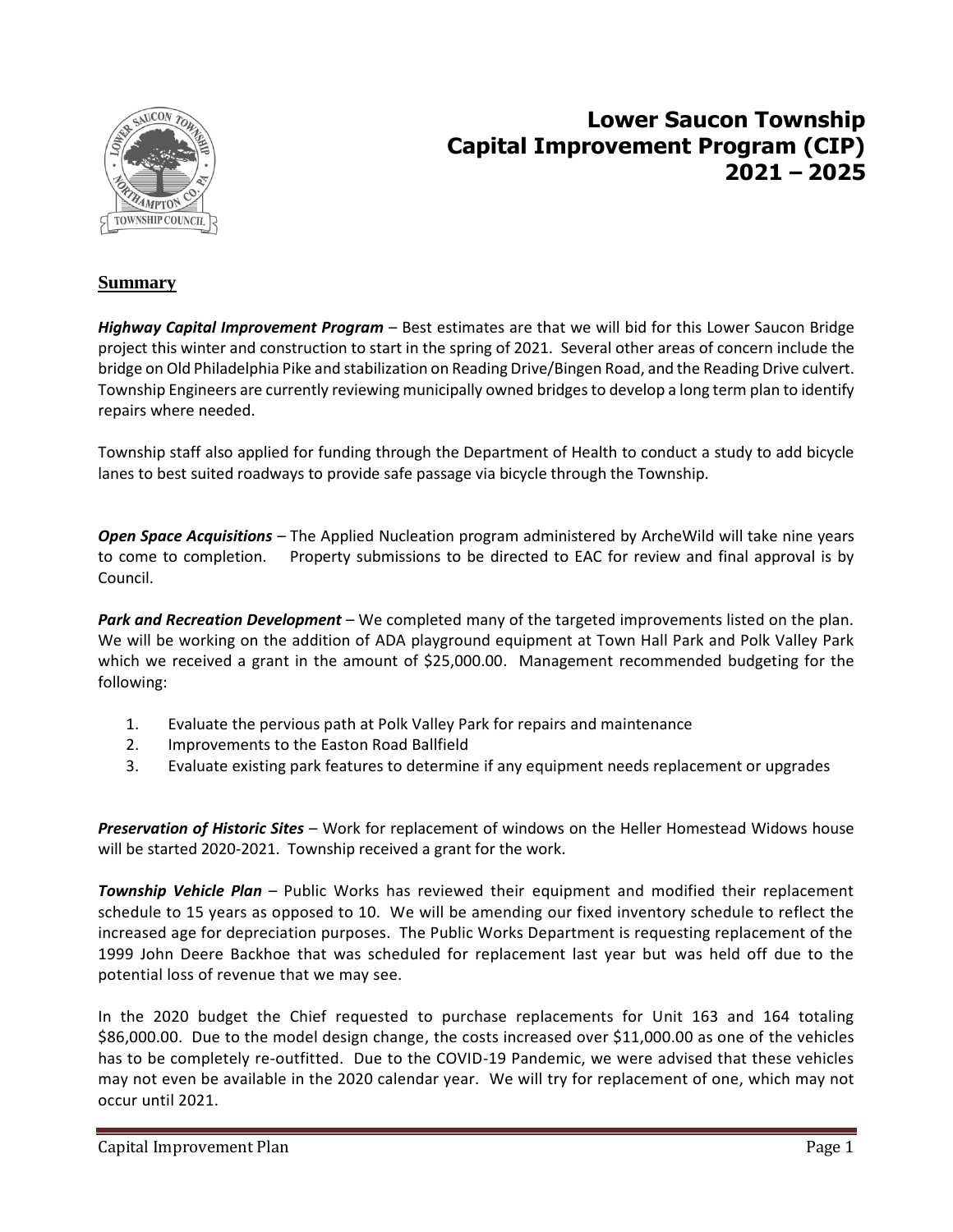*Development of Additional Facilities* – Continuing work scheduled for Seidersville Hall.

*Energy Efficiency* – LED light installation in buildings and street lights

*Stormwater Management* – Hanover Engineering working on a plan to address targeted areas identified to correct in order for the Township to comply with the Federally mandated MS4 – Municipal Separate Storm Sewer System.

*IT Improvements* – The Police Department will be looking at replacing computers in cruisers in 2021 as well as requesting new software upgrades, laptops, digital storage capacity, and a new records management system. We were awarded a grant for body cameras and the Public Works Department would like to add security cameras around the Public Works building and other areas.

*Hellertown Community Pool* – Annually allocate \$5,000.00 as reserved to be released at Council's discretion

## **Road Infrastructure**

Public Works Department attempts to repave 8 miles of roads per year.